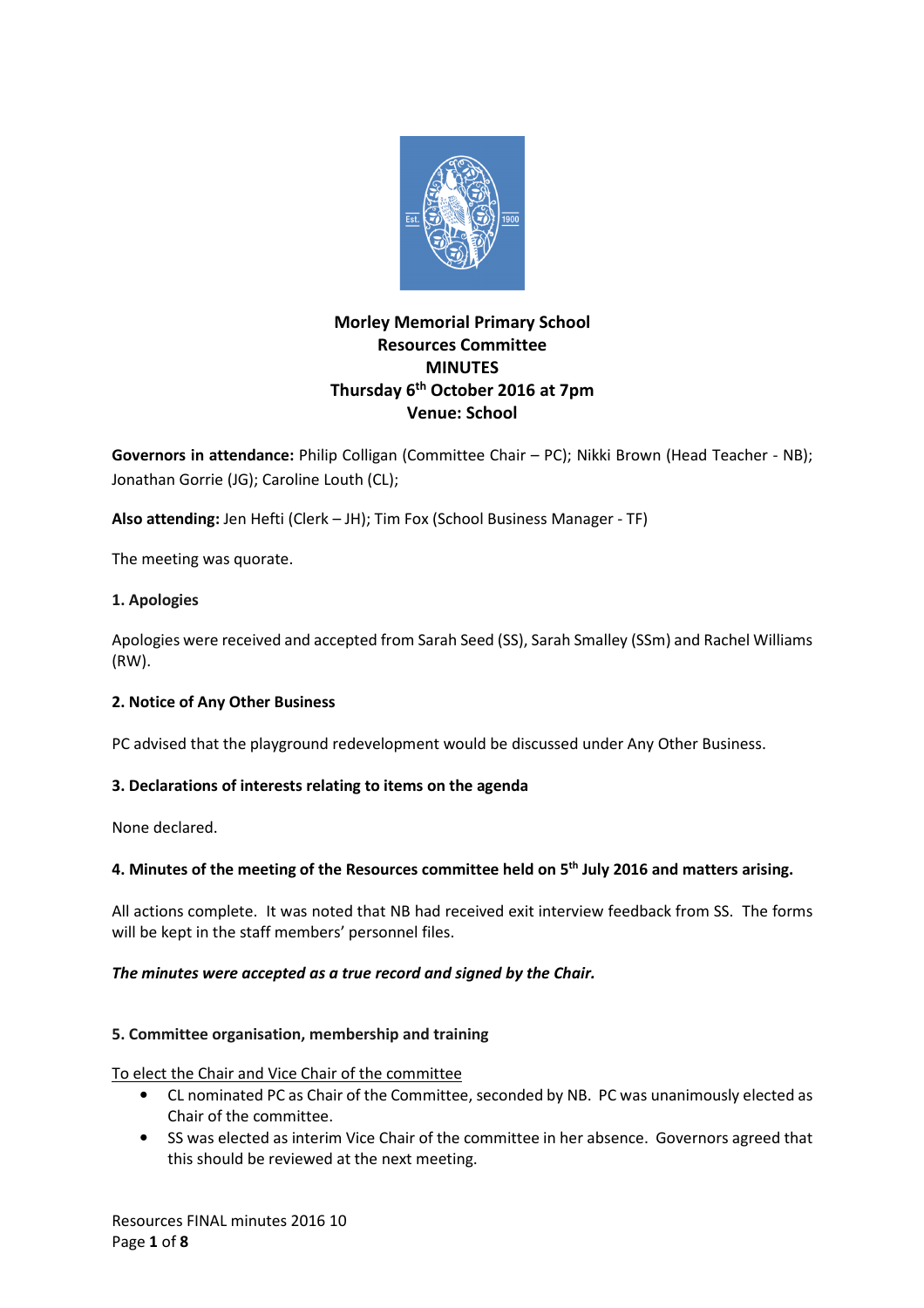## To review Terms of Reference

The Committee considered the draft Terms of Reference.

A governor queried whether the authorisation levels for procurement were standard terms. It was noted that the levels described in the Terms of Reference were lower than those in the Financial Regulations and Contract Regulations. A governor noted that higher thresholds for authorisation may be required during the building works.

**RC0610-01 – ACTION: PC to speak to Chair of Governing Body regarding the authorisation levels.** 

# *The committee agreed the Terms of Reference for Full Governing Body approval subject to the above point being clarified.*

## Agenda planning

Governors discussed the allocation of the workload throughout the year, especially in relation to policy reviews. It was agreed that the agendas for the rest of the year should be drafted based on the meetings overview spreadsheet.

# **RC0610-02 – ACTION: JH to amend meetings overview spreadsheet to allocate workload more evenly, distribute to governors and draft agendas for the rest of the year.**

Governors discussed whether to move the timing of the budget review meeting in order that the budget can be submitted to the Full Governing Body (FGB) for approval by the 5<sup>th</sup> May 2017 deadline. In prior years, the Resources Committee had had delegated responsibility to approve the budget. It was suggested that all governors could be invited to attend the Resources committee meeting scheduled for 4.5.17 to have sight of the budget.

**RC0610-03 – PC to discuss with FGB Chair** 

## Membership, vacancies and skills gaps

Governors agreed that membership was appropriate at present. This will be reviewed again when the term of office for SS ends. Link roles will be discussed at the next FGB meeting.

## **Training**

NB advised that there is an increased focus by Ofsted on Governor training and development. Governors discussed the quality of available finance training for governors and considered whether training aimed at Head Teachers and Senior Leadership may be more appropriate. It was noted that this training would not be included in the current Service Level Agreement with Governors Services (Traded).

**RC0610-04 – ACTION: JG to attend Governor Induction training. RC0610-05 – ACTION: PC to circulate SSm's termly briefing feedback** 

## **6. Finance**

Budget Control Report (BCR) (August) The Committee considered the BCR for August.

A governor noted that the increase in the Teaching Assistant (TA) budget should be approved by the committee. NB advised that the increase related to structuring TA time to accommodate the anticipated intake of pupils with Special Educational Needs and Disabilities (SEND).

TF noted that work had been done to correct payroll and coding issues.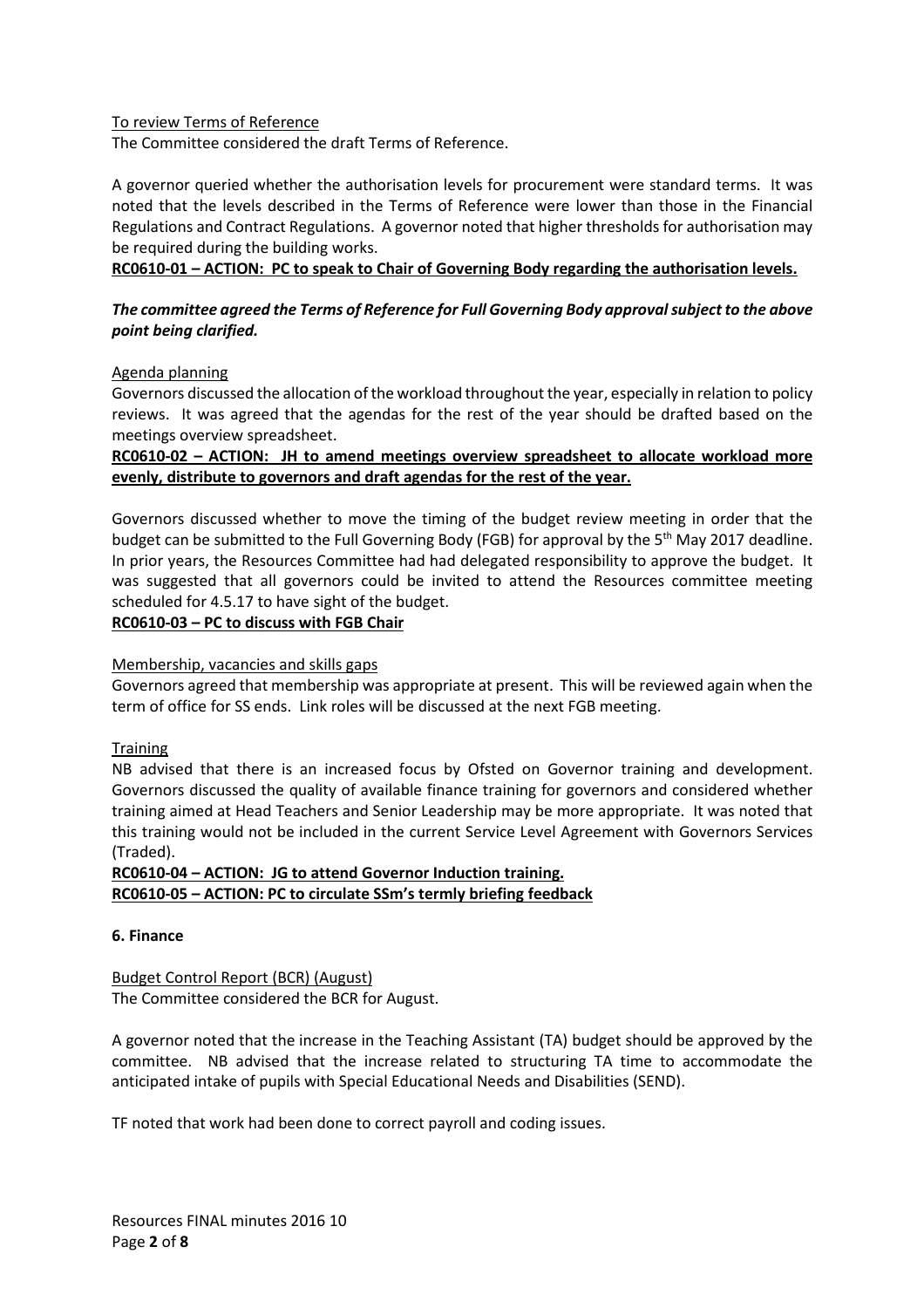A governor queried whether the 'Revised Budget' column recalculates monthly. TF advised that when a change is made in the 'toolkit' the change will be reflected in the BCR.

A governor queried what the net effect of the revised staffing budget would be. TF advised that there would be a slight effect when the pay has been correctly allocated.

# *A governor queried whether expenditure would be reduced elsewhere to take account of the increased staffing budget.* TF advised that the contingency fund would reduce by £24K.

NB noted that the additional staff costs are due to TAs providing 1:1 support for pupils who do not yet have an Education, Health and Care Plan (EHCP) in place. Funding will be received once the applications are approved.

## *Governors noted the increase in expenditure on staffing and the subsequent reduction of the contingency fund and approved this change to the budget.*

It was noted that forecast variances and explanatory notes will be included on the next BCR.

A governor noted that the Development and Training budget was underspent. NB advised that training and development will take place but as the financial year does not correlate with the academic year, expenditure is not yet shown. It was noted that there had been some coding errors relating to the cost centre but this will be corrected.

#### Virements

The Committee considered a note setting out a number of proposed virements. TF advised that the school financial adviser (SFA) performed the virements. *Governors approved the changes.* 

#### Financial Audit

The Committee reviewed progress against the recent financial audit.

A governor queried whether all actions were now complete. NB advised that some actions were pending and the timescales for these are noted in report. TF and the Finance Manager are developing a list of items for monthly sign off.

*A governor queried whether a system had been developed to allow governors to monitor the use of procurement cards.* It was agreed that records should be reviewed and signed off by a governor annually.

## **RC0610-06 – ACTION: TF to add this requirement to the Internal Financial Procedures**

Governors noted the record of a telephone call circulated prior to the meeting detailing the Local Authority advising school not to use the FMS system for raising invoices. The auditor had recommended use this system.

# Review of school catering costs 2015/16

The Committee reviewed the school catering costs for the previous year.

A governor noted that the cost per meal was set to increase from April 2017. TF advised that he is currently obtaining information from other schools in Cambridgeshire regarding meal costs and will be able to report further to Governors at the next meeting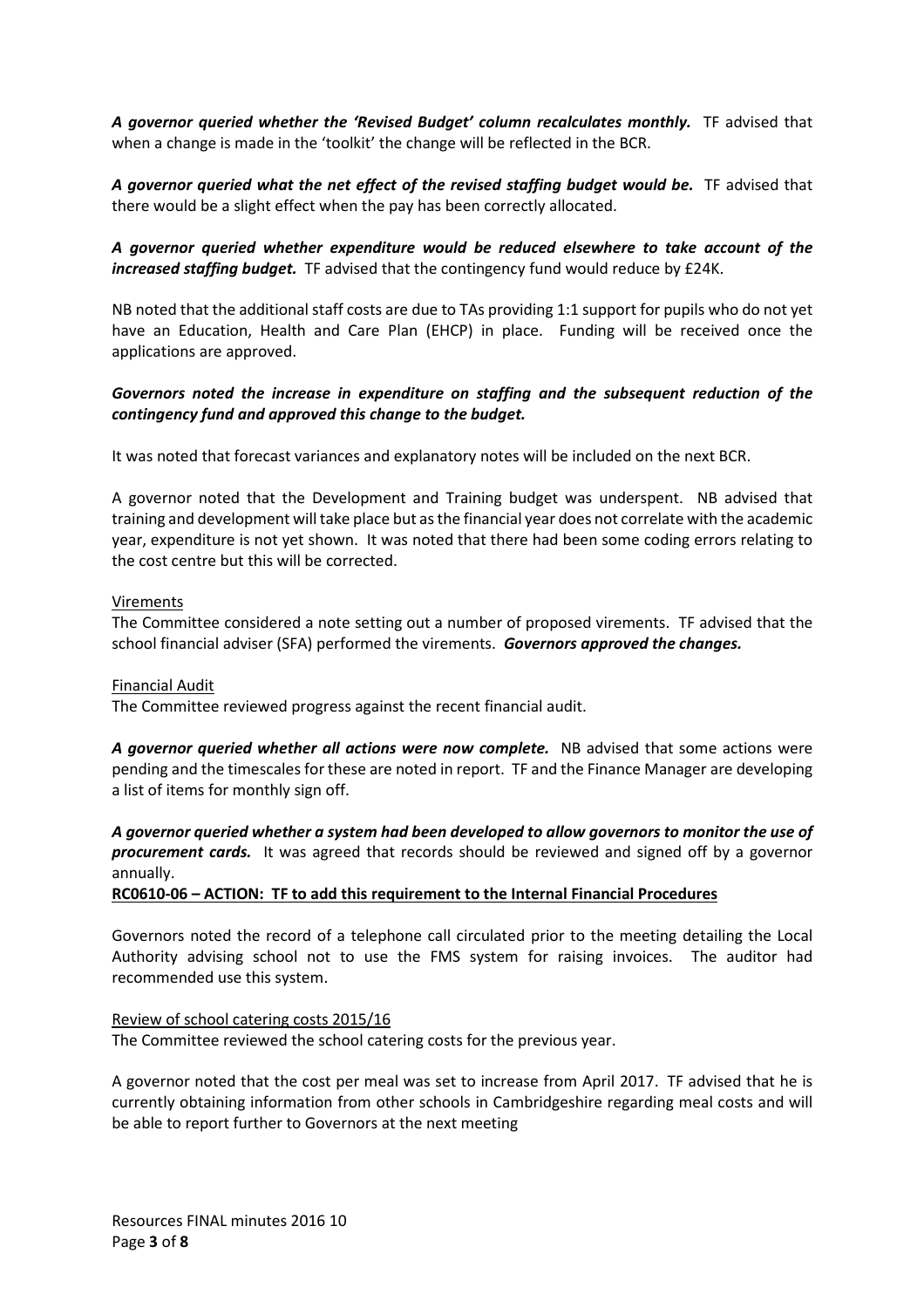The Committee noted that the catering contract had been agreed for three years and was therefore due to end next year. The Committee discussed the options, including running a full procurement exercise or negotiating an extension to the contract with the existing supplier. The Committee asked the school business manager to make a recommendation to the next meeting.

# **RC0610-07 – ACTION: Catering costs/contracts to be added to next agenda – TF to provide recommendation**

## Review of Spectrum Finances 2015/16

The Committee reviewed a financial report for breakfast club, after school, and holiday childcare provision.

The Committee noted that the after school club had experienced a drop in income caused by a higher proportion of short-notice cancellations. TF explained that some parents booked places for a year and then cancelled the places at short-notice on a regular basis, which effectively blocked places for other children. The Committee also noted that the after school club consistently had a waiting list. The Committee agreed that the cancellation policy should be reviewed to ensure that the maximum number of children were able to benefit from the provision. The Committee noted that this would include reducing the flexibility for parents to make regular short-notice cancellations.

# **RC0610-08 – ACTION: After School Club manager to provide an annual review at Resources committee.**

## **RC0610-09 – ACTION: committee to consider cancellation policy**

Service Level Agreements

Governors noted the list of Service Level Agreements

Amended Local Scheme of Financial Delegation Governors approved the document for use by the school.

# **7. Update on cleaning contract 2017/18**

TF advised that ACR Cleaning had been covering cleaning duties at the school while staff were unavailable. Given the difficulty in recruiting and retaining cleaning staff, TF proposed that the school should appoint a long-term cleaning contractor. TF explained that he was in the process of obtaining quotes from 3 companies for a one-year contract that would start in April 2017.

The Committee discussed when the school should run a full tender exercise to secure a long-term contract. The Committee noted the additional pressure on the school caused by the audit and planned building works, and asked the head teacher to consider whether to increase capacity to support the Business Manager on procurement.

It was agreed that TF would provide the contract specification, responses from suppliers and costings at the next meeting of this committee. If the contract goes to tender then this process should be approved by the FGB.

# **RC0610-10 – ACTION: TF to provide details of cleaning contract specification and quotes for next meeting**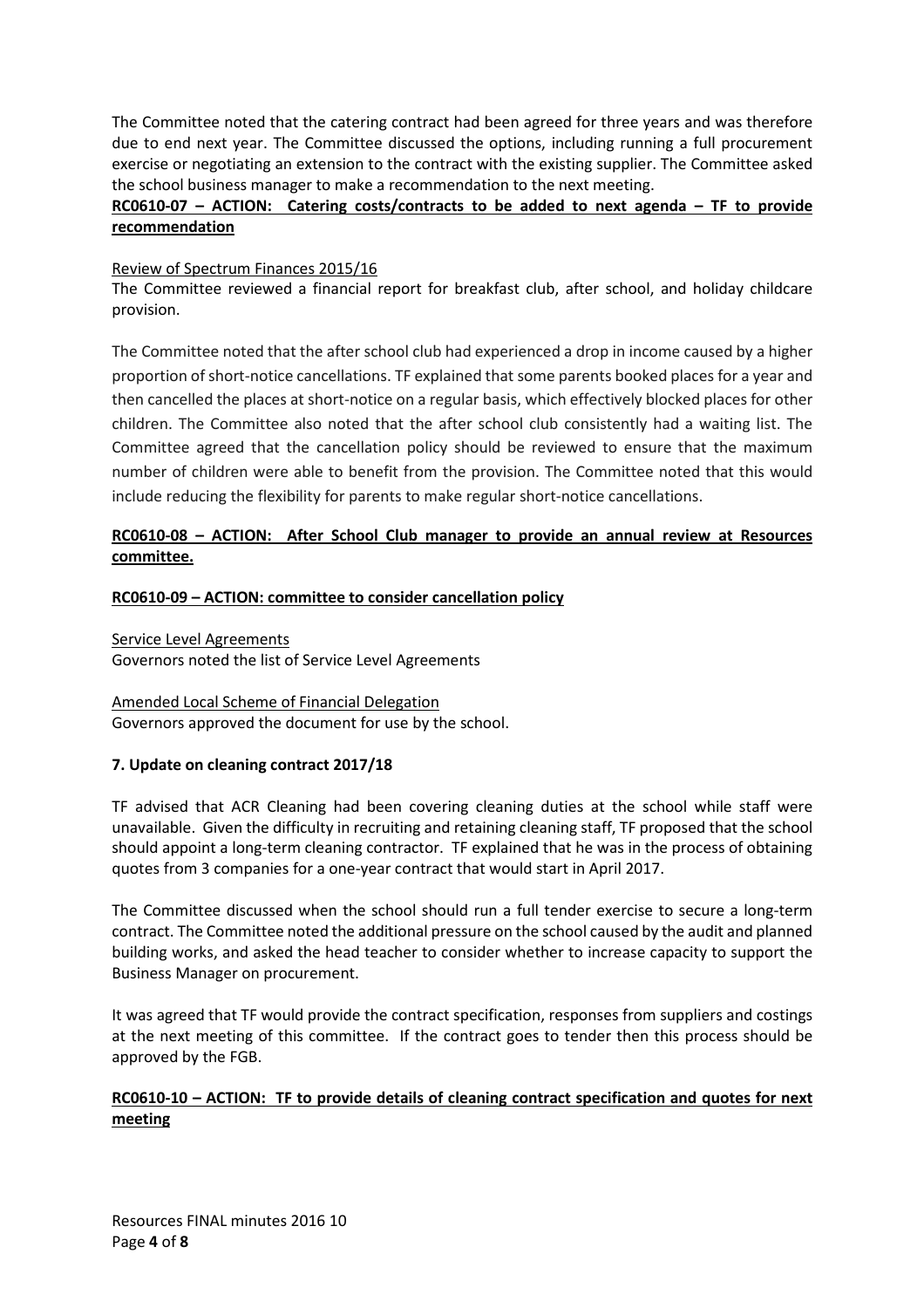#### **8. Pupil Premium**

The Committee considered the Pupil Premium expenditure and impact report 2015/16

NB advised that the percentages of expenditure noted for each expenditure area totalled 85% and the remaining 15% was accounted for in staffing costs.

To agree priorities for PP spending 2016/17 To be discussed at next meeting.

Statutory information on school website NB advised that all information is up to date and the PP report will be added once finalised.

#### **9. Friends of Morley**

#### Playground redevelopment

NB advised that she attended the Friends of Morley meeting the previous day. It was noted that due to the drainage issues, planning for the playground redevelopment and the main building works had been submitted together. Once planning permission was granted, the tender pack for the playground will be reviewed as renewed design input will be required.

## **RC0610-11- ACTION: RW to consult with TF/NB regarding tender and sequencing and report back to next meeting.**

#### Fundraising priorities

**RC0610-12 – ACTION: JH to locate list of fundraising priorities relating to playground redevelopment and send to NB** 

#### **10. Premises**

Update on building redevelopment NB advised that one objection had been lodged however there were no details available.

#### **11. Policy reviews**

Support staff probation policy

NB advised that this was standard EPM policy. The procedures were new for the school. The staff have reviewed the policy.

*Governors approved the policy for use by the school.* 

Code of Conduct for All Adults in School

NB advised that this was a standard policy and reflects the updated Keeping Children Safe in Education guidance.

*Governors approved the policy for use by the school.* 

#### Pay policy

NB advised that EPM recommends that the policy is reviewed annually. Governors are to decide whether to approve the LA guidance for a 1% uplift for all staff. This has been built into the budget.

## *Governors approved the policy and the 1% uplift.*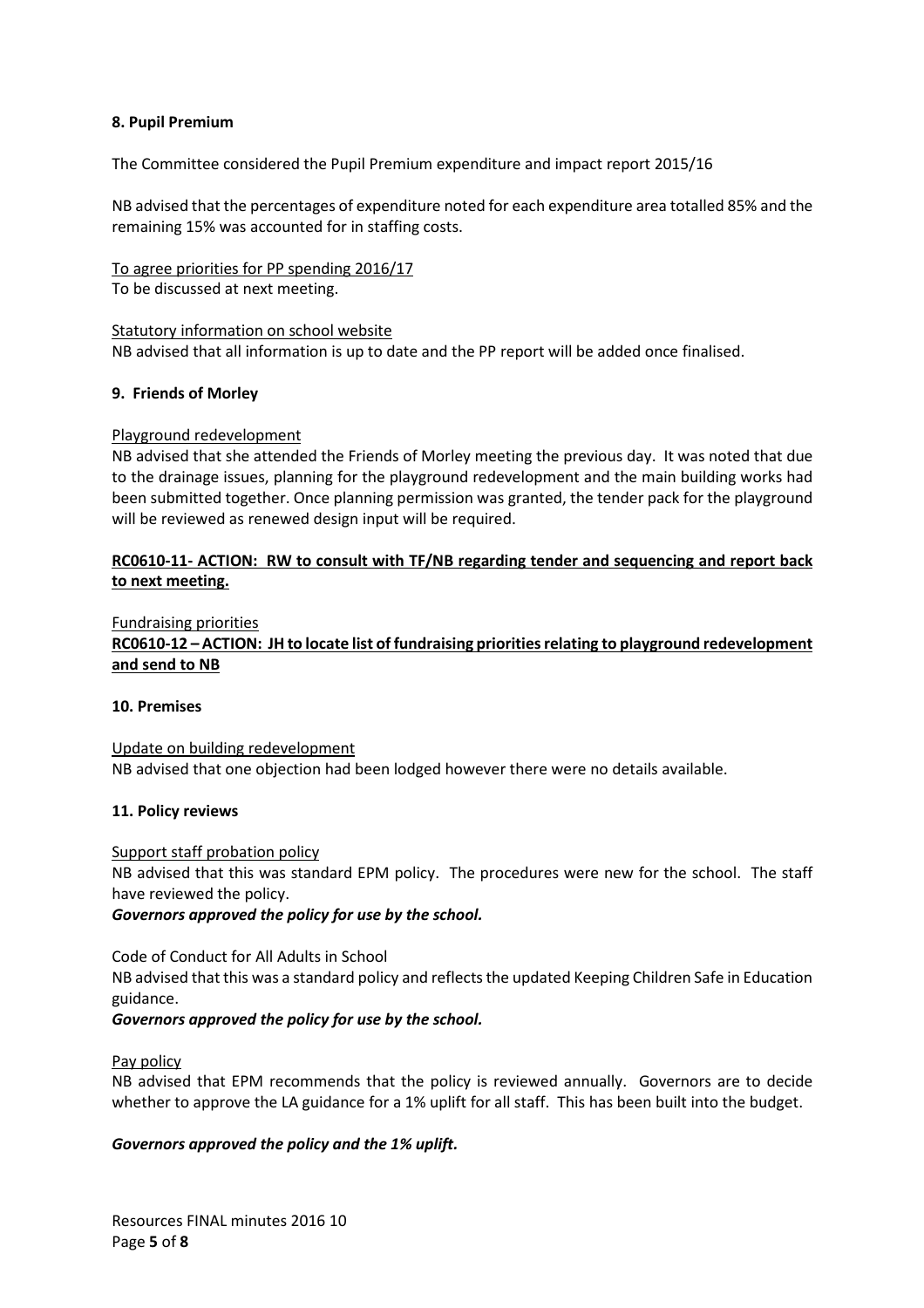## Redundancy policy

NB advised that there had been no changes to the policy and noted that the Governing Body should be mindful that the LA will no longer make redundancy payments on behalf of the school.

## *Governors approved the policy for use by the school.*

# Procedures for dealing with allegations of abuse against staff *Governors approved the policy for use by the school.*

Whistleblowing policy *Governors approved the policy for use by the school.* 

## **12. Communications**

Parent Survey

The Committee noted that there were a substantial number of comments regarding communication and suggested forming a working party to investigate the best approach to improvement in this area. There had been a number of comments regarding incidents of bullying which will be considered at the FGB.

Statutory information to school website Covered earlier.

## **13. Any other business**

Feedback for Full Governing Body

- Terms of Reference
- Procurement authorisation levels

## Governing News

- Pupil Premium Expenditure 2015/16
- Update on building redevelopment.

With no further business the meeting closed at 9.11pm.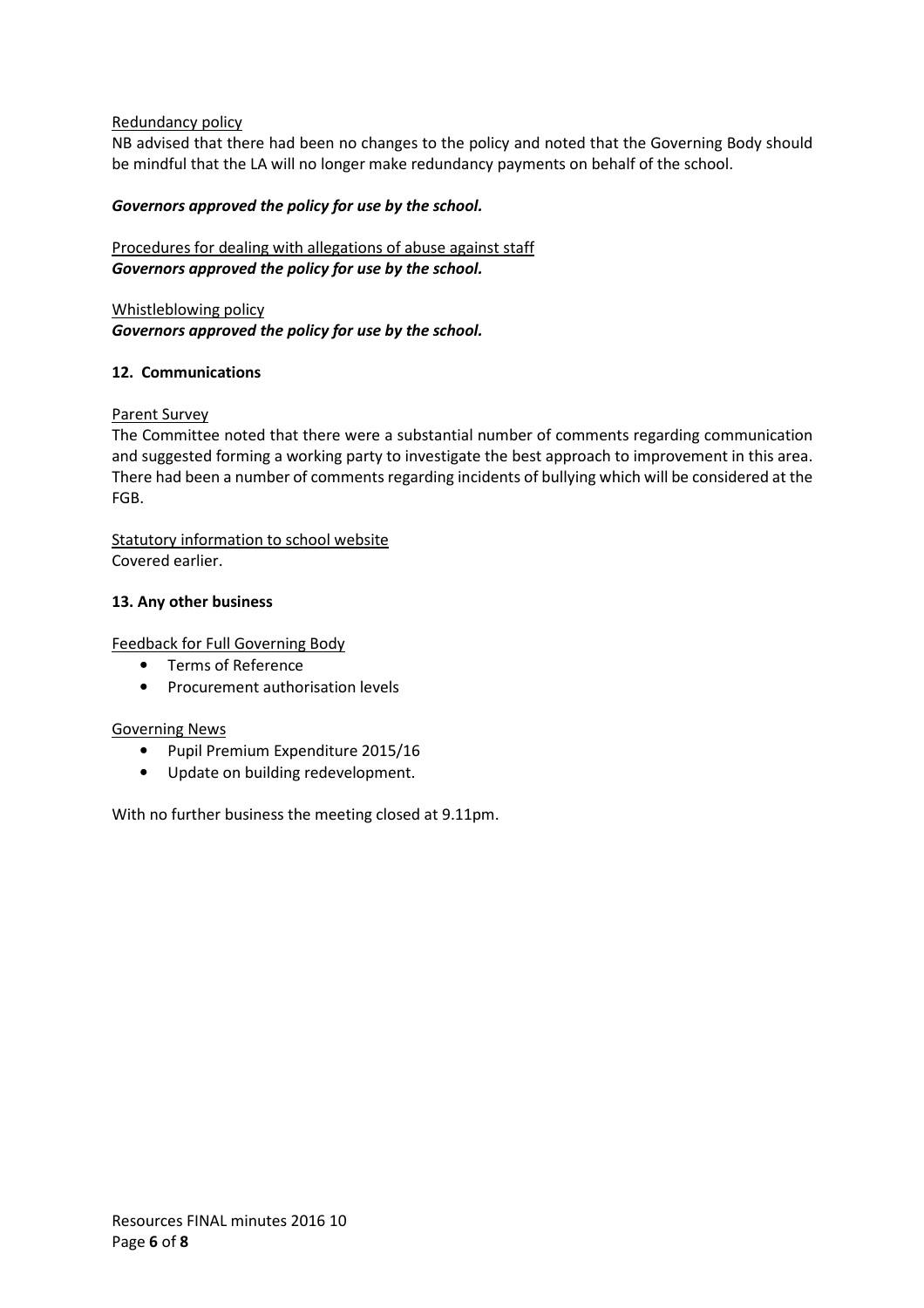Table of actions:

| Ref     | Item              | Action                                                | Owner     | <b>Status</b> |
|---------|-------------------|-------------------------------------------------------|-----------|---------------|
| RC0610- | 5. Terms of       | PC to speak to Chair of                               | PC        | Open          |
| 01      | Reference         | Governing Body regarding<br>the authorisation levels. |           |               |
|         |                   |                                                       |           |               |
| RC0610- | 5. Agenda         | JH to amend meetings                                  | JH        | Open          |
| 02      | planning          | overview spreadsheet to                               |           |               |
|         |                   | allocate workload more                                |           |               |
|         |                   | evenly, distribute to<br>governors and draft agendas  |           |               |
|         |                   | for the rest of the year.                             |           |               |
|         |                   |                                                       |           |               |
| RC0610- | 5. Agenda         | Budget approval - PC to                               | PC        | Open          |
| 03      | planning          | discuss with FGB Chair<br>Open                        |           |               |
| RC0610- | 5. Training       | JG to attend Governor                                 | JG        | Open          |
| 04      |                   | Induction training.                                   |           |               |
| RC0610- | 5. Training       | PC to circulate SSm's termly                          | PC        | Open          |
| 05      |                   | briefing feedback                                     |           |               |
| RC0610- | 6. Finance audit  | TF to add the requirement                             | <b>TF</b> | Open          |
| 06      |                   | for governors to monitor use                          |           |               |
|         |                   | of procurement cards to the                           |           |               |
|         |                   | <b>Internal Financial Procedures</b>                  |           |               |
| RC0610- | 6. Catering costs | Catering costs/contracts to                           | TF/JH     | Open          |
| 07      |                   | be added to next agenda-TF                            |           |               |
|         |                   | to provide recommendation                             |           |               |
| RC0610- | 6. Spectrum       | After School Club manager                             | JH        | Open          |
| 08      | finances          | to provide an annual review                           |           |               |
|         |                   | at Resources committee.                               |           |               |
| RC0610- | 6. Spectrum       | Committee to consider                                 | All       | Open          |
| 09      | finances          | cancellation policy                                   |           |               |
| RC0610- | 7. Cleaning       | TF to provide details of                              | <b>TF</b> | Open          |
| 10      | Contract          | cleaning contract                                     |           |               |
|         |                   | specification and quotes for                          |           |               |
|         |                   | next meeting                                          |           |               |
| RC0610- | $9.$ FoM $-$      | RW to consult with TF/NB                              | RW/TF/NB  | Open          |
| 11      | playground        | regarding tender and                                  |           |               |
|         | redevelopment     | sequencing and report back                            |           |               |
|         |                   | to next meeting.                                      |           |               |
| RC0610- | $9.$ FoM $-$      | JH to locate list of                                  | JH        | Open          |
| 12      | fundraising       | fundraising priorities relating                       |           |               |
|         | priorities        | to playground                                         |           |               |